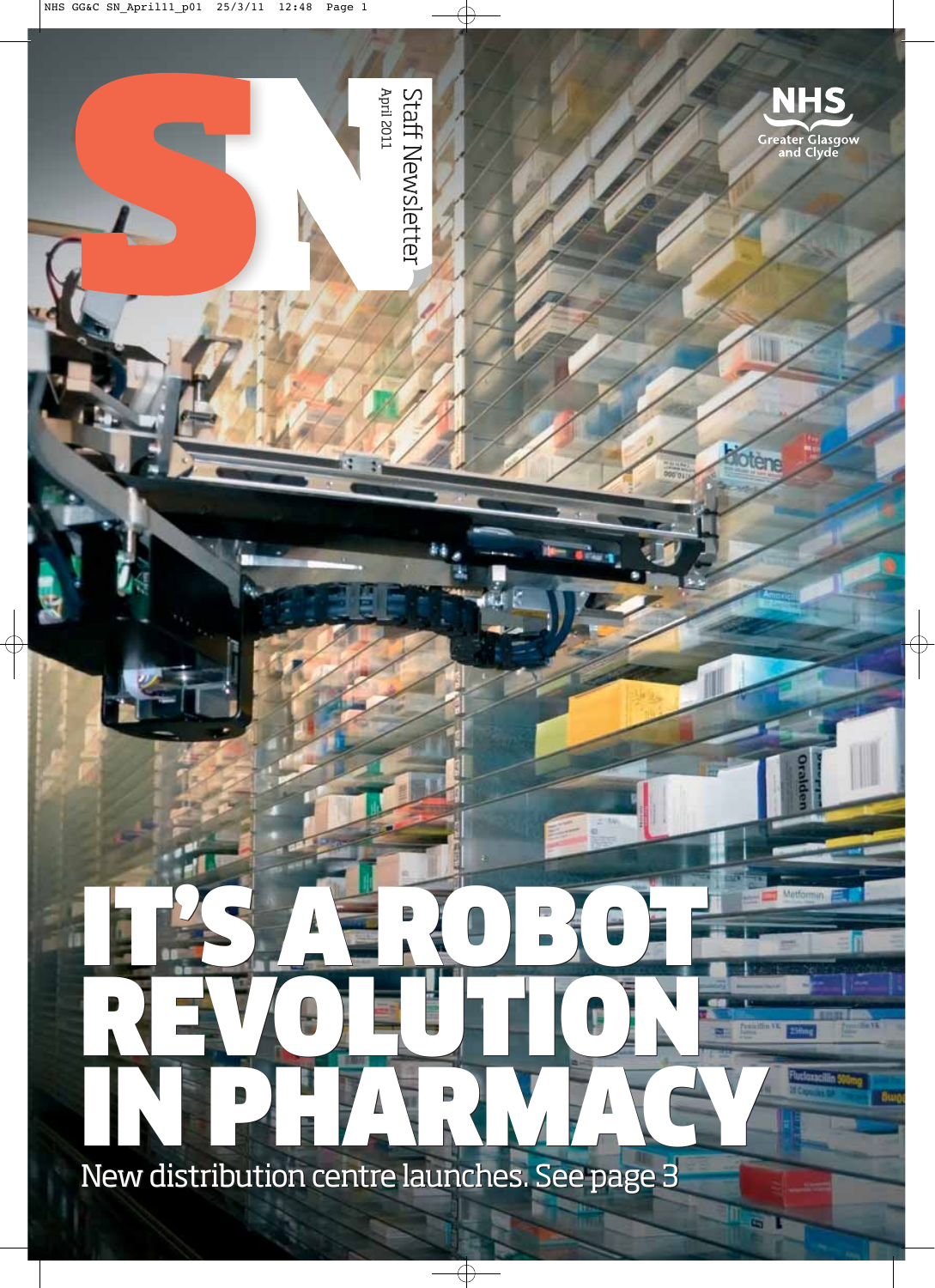## DATES FOR THE DIARY

#### WORLD HEALTH DAY 7 April www.who.int

#### PARKINSON'S AWARENESS WEEK

11-17 April www.parkinsons. org.uk

**WORLD** HAEMOPHILIA DAY 17 April www.wfh.org/whd

NHSGGC BOARD MEETING 19 April, 9.30am J B Russell House Gartnavel Campus

#### IMPROVING CARE, DRIVING **EFFICIENCY** 12 May

The Barbican, London This event is CPD certified.

Healthcare in the UK is constantly evolving. As new technologies and processes are introduced into the NHS, patient outcomes improve, which result in a better quality of healthcare. However, technology is only one part of the "innovation pathway" – organisational innovation and service re-design also have a major role in improving patient care. Lean methodologies are increasingly being adopted into the NHS, boosting efficiency and productivity. A recent review by the Foundation Trust Network claims that the NHS can make £600m worth of back office savings through sharing services, reducing waste and making the best use of resources for the benefit of patients and the taxpayer. For more information and to book, visit: www.publicservice events.co.uk/event/ overview.asp?ID=177



## MENTAL HEALTH IS DOWN TO A FINE A

## Exhibition shows patient creativity

**A**n exhibition showcasing a range<br>of creative media designed by<br>people who use mental health<br>services can be viewed in Gartnavel of creative media designed by services can be viewed in Gartnavel Royal Hospital (just off the main reception foyer) until Saturday 24 June.

The artworks were first created for the Scottish Mental Health Arts and Film Festival 2010, when a group of mental health providers in west Glasgow came together to design a series of exhibitions. Three exhibitions, which included film, pottery and jewellery as well as quiltmaking ran for the duration of the festival.

The contributors included Flourish House, the Coachhouse Trust, Glasgow West Regeneration Arts in Action Group, Project Ability and Gartnavel Royal Hospital.

Samantha Flower, Area AHP/ Rehabilitation Manager – West Area, said: "Our heartfelt thanks go to the artists who have kindly lent us their work. As well as this, I would like to acknowledge the ongoing support of Gartnavel Royal Auxiliary (friends group). Funding from them last year enabled us to frame the artworks and further funding has covered the cost of hanging the exhibition."

For more information about the ĭ exhibition pieces or if you would like to be involved in this year's Planning Group, contact Samantha Flower, on 0141 211 3576 or samantha.flower@ggc.scot.nhs.uk

## Health and safety awareness grows

INCREASING numbers of staff are becoming more health and safety aware, and this is being reflected in the number of incidents being reported.

Kenneth Fleming, head of health and safety, puts the increase in reporting down to the process itself being easier and a growing awareness that any issue raised is given serious consideration. "Staff can now fill in an online form very quickly," he said.

"I can guarantee that every single incident which is reported is read by three people, the individual's manager, the manager's manager and a member of the health and safety team.

"We are also reviewing the feedback mechanism for staff to give people further assurance that we are listening to what they are saying."

This year, our "Health and Safety Awareness Week" focused on three themes – stress, violence and aggression, and safe maintenance – and displays toured various sites to drive home the message.

Guidance notes for staff recording incidents are now available on Staffnet.



From left: at the display are Kathy Cook, secretary, and Linda Fleming, occupational health nurse, talking to staff

For more information about health and safety, log onto www.hse.gov.uk/violence and www. victimsupportsco.org.uk and www.hse.gov.uk/stress www.llttf.com and www.hse.gov.uk/safemaintenance



Staff Newsletter is written by staff for staff with the full support of the Area Partnership Forum

Please send articles, letters and photographs to: NHSGGC Communications, Staff Newsletter, JB Russell House, Gartnavel Royal Hospital Campus, 1055 Great Western Road, Glasgow, G12 0XH<br>Email: staffnewsletter@ggc.scot.nhs.uk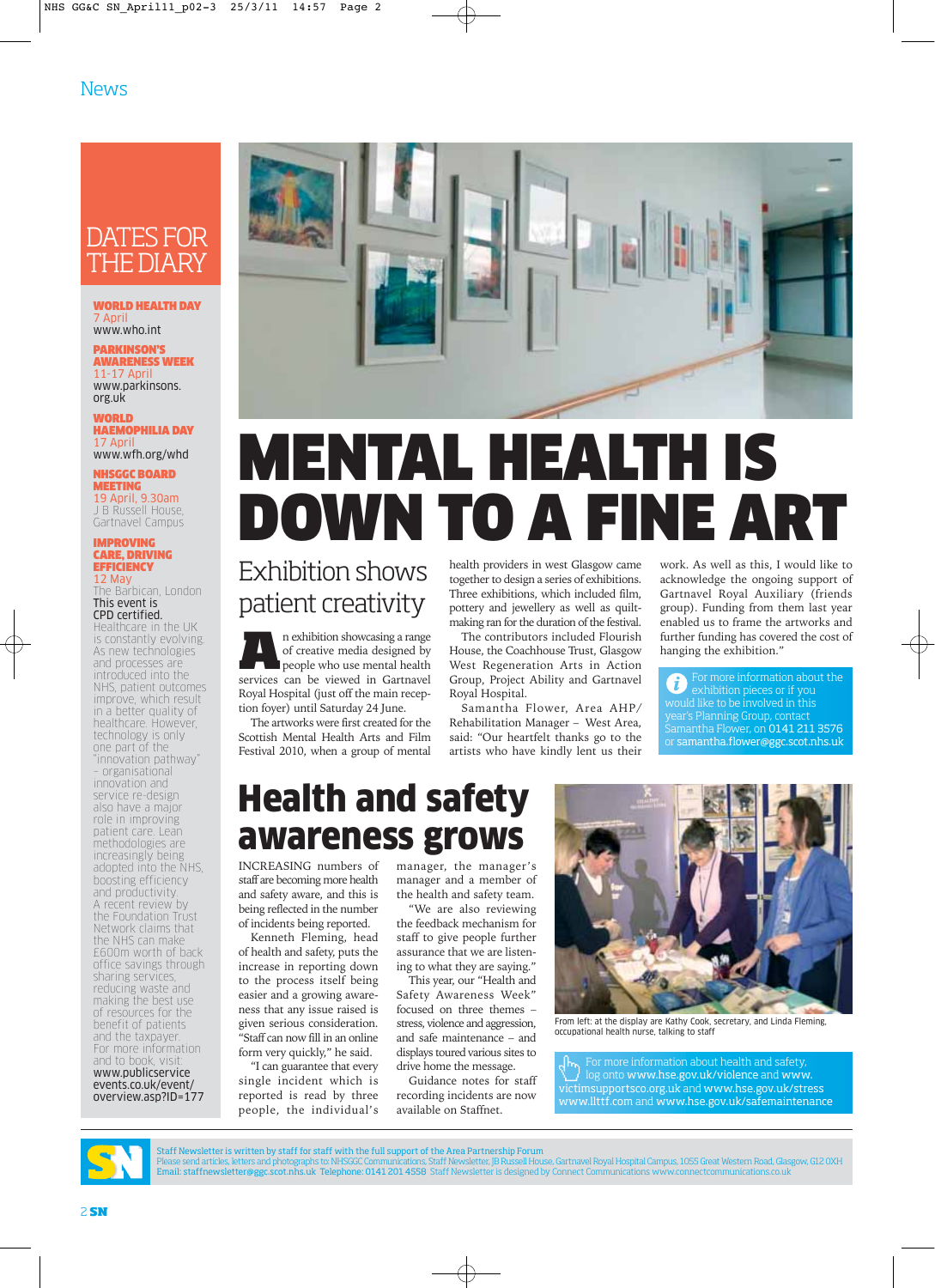# Futuristic pharmacy is open for business

## **Distribution** centre launches

**Our** brand new state-of-the-<br>
art centralised pharmacy<br>
distribution centre is now<br>
officially open for business using nine art centralised pharmacy officially open for business using nine high-tech robots.

The robots have revolutionised the distribution of medicines, freeing up more than 40 staff to concentrate on patient care which will contribute to the quality care experience and will

enhance patient safety. In addition, the presence of these staff on wards has allowed nurses and doctors to use more of their time on direct patient activities.

The distribution centre is an example of how investing in new technology can free up resource and deliver cost savings.

There are, however, staff keeping a watchful eye on the smooth running of the centre, including our Pharmacy Technician of the Year, Karen Pawelcyzk.

Karen said the new centre means a welcome extra responsibility for her and her colleagues, taking on tasks which would previously have been carried out by pharmacists.

She said: "We are now delivering vaccines to GP surgeries and will be working more closely with public health colleagues during the flu season and any pandemic situations. This means delivering vaccines to schools



Karen Pawelcyzk, above, named Hospital Services Technician of the Year. Inset: One of the centre's robotic arms

and flu clinics. I'm really enjoying this new responsibility."

About 80,000 packs per week are sent to 4,000 destinations using robotic technology, speeding up the dispensing process.

Ward stocks are managed by teams of pharmacy technicians and pharmacy assistants who communicate electronically with the centre. The staff are integrated into the ward using their skills in providing care for patients and providing support to ward pharmacists.

Cabinet Secretary for Health and

Wellbeing Nicola Sturgeon, who officially opened the facility on 23 February, was impressed by the cutting-edge technology.

The new centre, in which £3.1 million has been invested, replaces 14 pharmacy stores with a single procurement and distribution point for all medicines used by our hospitals and clinics. In addition, the centre manages the homecare service providing specialist medicines directly to 3,800 patients at home and people who attend clinics within NHS Lanarkshire.

Lead pharmacist Norman Lannigan, who has been involved with the project since its inception, said: "Pharmacy has much more to offer in the provision of direct care to patients than its traditional activity of dispensing and distributing medicines.

"The scale of the operation within the Pharmacy Distribution Centre is unique within the NHS.

"The fact that it was fully operational within six months of opening is a great credit to our staff working in the centre who have fully embraced the new technology."

## Record rise in NHS Credit Union members



**MORE than 6000 people are now members of the NHS Credit Union.**

**Numbers are up 30 per cent on the previous year, giving more staff the chance to take advantage of great offers available on loans, savings and insurance services. The Credit Union has grown**

**considerably, not only in members but from its humble beginnings in a backroom office**

**at the Southern General and the number of people it now serves, stretching across NHSScotland and the north of England.** 

**Director and general manager Robert Kelly said: "The success of the rebranding, which included a modernised website for members, led to a surge in new customers including approaches from NHS Trusts in England – in particular, the Liverpool area where a pilot**

**project has commenced."** 

**Agnes Stewart, board member and previous vice chairwoman of the Credit Union and former NHSGGC board member, was unanimously elected as chairwoman for the Credit Union with immediate effect.**

Visit the Credit Union website at: www.nhscreditunion.com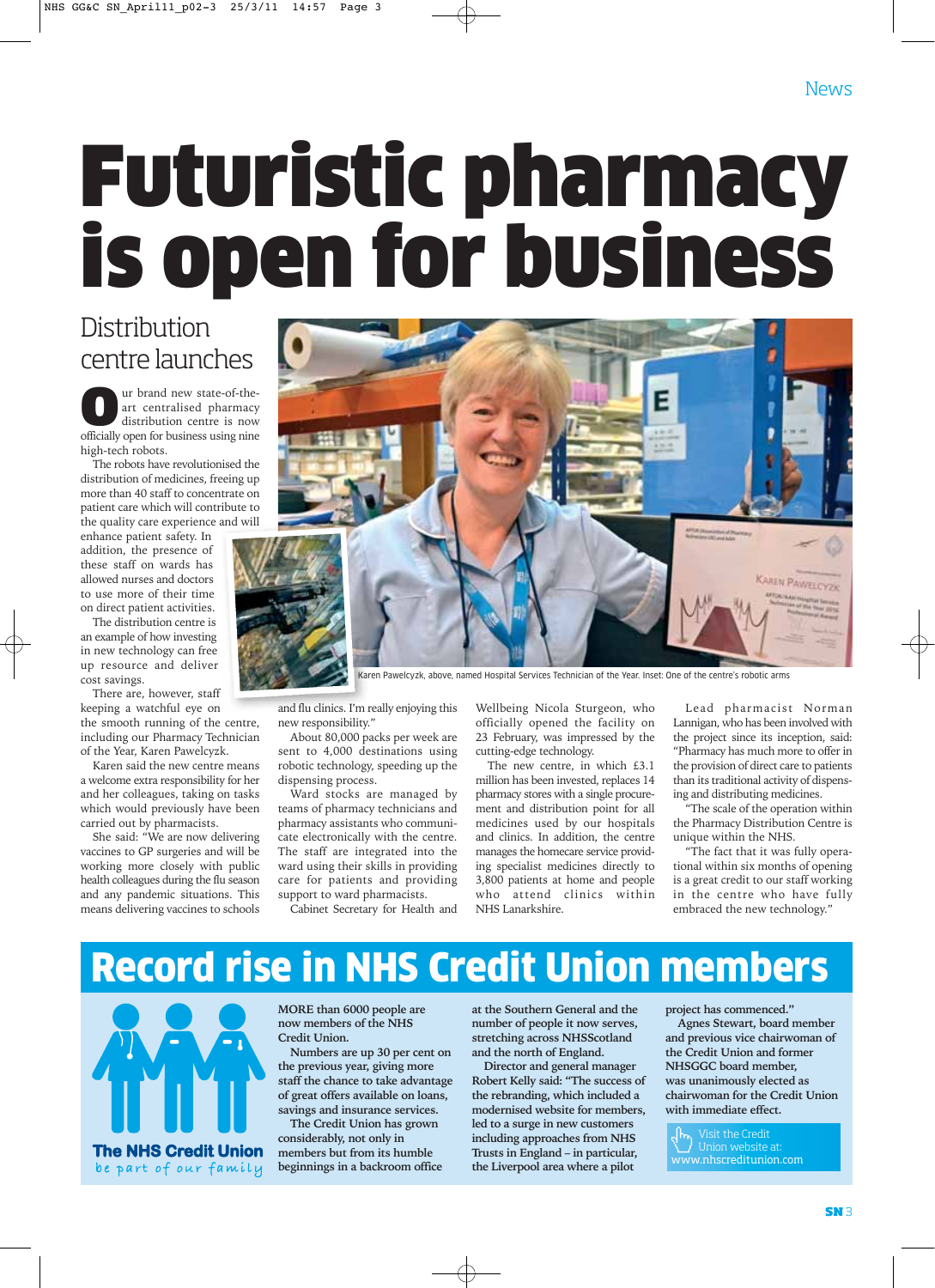# CELEBRATION

## Event pays tribute to Stobhill Hospital's proud history

**SET SERVICE IS A LOCALLY SERVICE A LOCALLY SERVICE A LOCALLY SERVICE A LOCALLY AND ROYAL INFORMATION ROYAL INTERNATIONAL TO CONCEPT THE SERVICE SOLUTION OF A LOCAL INTERNATIONAL SERVICE SOLUTION AND RESPONDENT A LOCAL INT** service have completed a move to Glasgow plan to concentrate inpatient services on three sites in the city.

For more than a century, from its early days as a Poor Law Hospital to the present day when New Stobhill Hospital has been voted the best small hospital in the world, Stobhill has proudly served the people of north Glasgow and East Dunbartonshire.

To mark the end of an era, more than 400 Stobhill staff recently held a Ball to celebrate their years spent at the hospital.

Old, young, new and retired staff from all areas of the hospital gathered at the Crowne Plaza Hotel for the special party.

Speeches from two of the hospital's longestserving doctors, Frank Dunn and John Smith, brought back lots of happy memories.

Grace Carr, theatre assistant at Stobhill for the past ten years, organised the party with colleague, Liz Simpson.

Grace said: "It was a fabulous night and a fitting send-off.

"Moving from Stobhill is a big change for staff at the hospital and we wanted to mark the occasion with something special.

"I think we managed that and the Ball has certainly provided many memories for staff to take with them."

Stobhill started life as a poor law hospital for the north of the city, with 47 acres of land purchased in 1899 at a cost of £6000. The hospital formally opened on 15 September 1904.

Patients had to declare themselves paupers to receive treatment and to save on this embarrassment the hospital address – 133 Balornock Road was used rather than its name.

During the First World War, the hospital was

New Stobhill Hospital has been named best small hospital in the world



**Moving from Stobhill is a big change for staff at the hospital and we wanted to mark the occasion with something special**

Grace Carr, event organiser



requisitioned by Royal Army Medical Corps staff of the Territorial Force and re-designated as the 3rd and 4th Scottish General Hospitals.

A staff of 240 Territorial Force nurses and volunteers from St Andrew's Ambulance Association cared for more than 1000 wounded patients before the return of the hospital to civilian use.

From the late 1920s, Stobhill was to steadily grow into a modern hospital with a number of new developments, including a much-

> Dr Frank Dunn recalled many happy times in his speech. Pic courtesy of Roberto Cavieres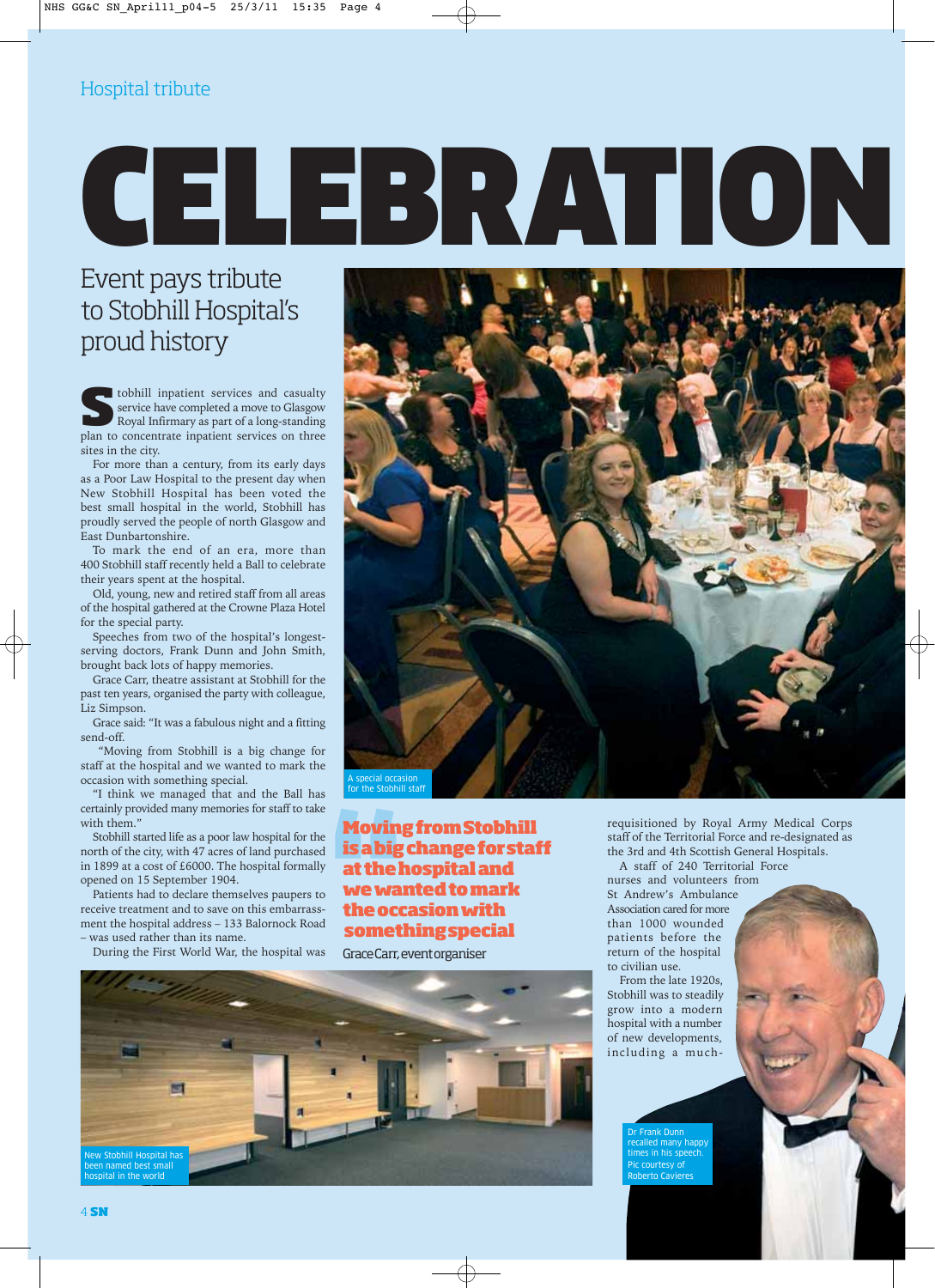# OF STOBHILL



needed maternity unit in 1931, a groundbreaking geriatric unit in 1953 and in 1968 a modern pathology department.

Stobhill was responsible for many innovations, including pioneering work in the emerging

specialty of geriatric medicine, Scotland's first experiments on the storage of blood for transfusion and invaluable research in the field of stroke medicine.

This proud history was recognised at a second staff event on 10 March, when staff packed out the TJ Thomson Centre for a night of nostalgia. Staff were able to take a walk down memory lane with a large selection of photos that highlighted momentous



events that were held throughout the years at the hospital and personal celebrations staff have shared.

Chief operating officer Jane Grant, who spent some of her career at Stobhill Hospital, was also there to share with staff tales of her time at Stobhill. She described the evening as one of reflection and celebration of all that Stobhill Hospital has offered to the people of Glasgow. She said: "There has been a huge amount of innovation out of Stobhill which will continue with the New Stobhill Hospital and as staff move on to Glasgow Royal Infirmary."

More on Stobhill's proud history as one of Glasgow's major inpatient hospitals can be found in the latest edition of *Health News*, published with the *Herald* and *Evening Times* on 16 March and displayed throughout our hospitals and health centres.



Pictures show the personal celebrations of staff at the hospital over the years



#### **STOBHILL THROUGH THE YEARS**

**1904 –** Stobhill Hospital, with a bed complement of 1867 officially opened. **1914 –** Hospital requisitioned by Royal Army Medical Corps and re-designated as 3rd and 4th Scottish General Hospitals. **1920 –** Hospital returned to civilian use. **1929 –** Local Government Scotland Act paves the way for the removal of Stobhill's poor law hospital status to that of general hospital.

**1931 –** Lucy Baldwin, wife of Prime Minister Stanley Baldwin, visits newly opened maternity unit.

**1948 –** National Health Service introduced. **1953 –** Groundbreaking Geriatric Unit opens at Stobhill, drawing visitors from around the world.

**1963 –** Edward Unit for Mothers and Babies opened by Princess Alexandra. **1970 –** Stobhill recognised as Britain's largest acute general teaching hospital. **1979 –** World's first test tube baby boy born at hospital.

**1993 –** Scotland's first dedicated day surgery unit opened at Stobhill. **2009 –** New Stobhill Hospital opens.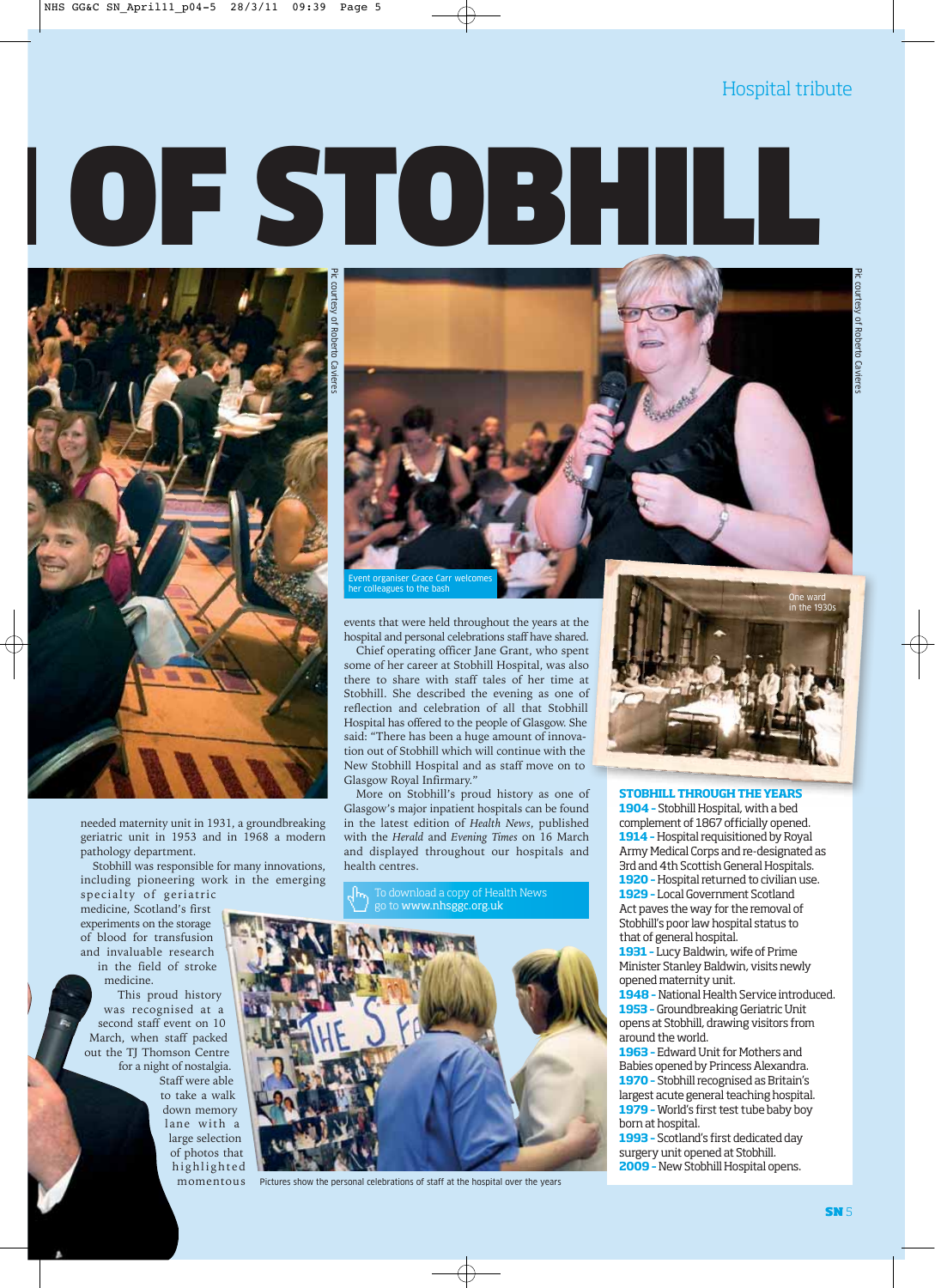## Call for poster abstracts

**NHSScotland is looking for poster abstracts which highlight creative and innovative solutions to improving the quality of healthcare in Scotland. One of the key features at the NHSScotland Event is the poster exhibition where hundreds of innovative teams and individuals showcase their projects.** 

**The NHSScotland Poster Exhibition forms an integral part of best practice, learning and sharing at the event. The call for posters opened on 16 March and will close on 13 May.** 

**The posters will be judged at the event and there will be a winner in each category. Winners will be presented with a trophy.**

**This year's NHSScotland Event is being held on 23 and 24 August at the Scottish Exhibition and Conference Centre, Glasgow.** 

Find out more about the poster categories and view the call for posters guide at www.nhsscotland event.com

## Revamp for health centre

BRIDGETON Health Centre has been given a £1.5 million makeover – and even more pleased than the staff are the 23,000 patients it serves.

Following the redevelopment and refurbishment, chairman Andrew Robertson officially opened the newlook centre for business.

The new facilities include a redesigned and larger pharmacy area, a physiotherapy exercise gym to assess and treat patients and five new podiatry treatment rooms.

Two new health education/ meeting rooms have also been

# FAREWELL FIVE.

**Four of our longstanding**<br>Board members are stepping<br>down and a fifth is due to Board members are stepping down and a fifth is due to leave in June.

Board chairman Andrew Robertson paid tribute to them all for their contributions over the years. He said: "I would like to thank all of them for the wealth of expertise they brought to our organisation and for the part they played in developing and shaping the services we provide.

#### **Professor David Barlow**

Professor Barlow was Executive Dean of Medicine at the

Faculty of Medicine at Glasgow University. He chaired the Clinical Governance and Research Ethics Governance Committees. Thanks to his university links, Professor Barlow forged strong relationships at a senior level between both organisations on a number of key strategic issues.

#### **Ronnie Cleland**



created to work with groups such as breastfeeding support and parent groups.

Centre administrator Heather Kennedy said: "The new facilities have been very well received by staff, not least because they assist us in continuing to provide improved standards of care and treatment for people in the area and extend local access to a wider range of health services.

"The refurbishment went fantastically well and I would like to thank the staff for their co-operation while the building work was taking place."

Mr Robertson said: "The new centre is a superb, modern, bright facility which patients and staff are already very much enjoying. The centre provides the very best facilities for community-based healthcare services which the community can be rightly proud of.

Board members step down after playing a key role in shaping services

Donation Committee and has had a key interest in the development of the Acute Services Strategy, which included the West of Scotland Service for Cardiothoracic Services moving to the Golden Jubilee Hospital.

#### **Peter Hamilton**



Peter chaired the Local Health Council for four years before joining the Board as a Non-Executive

He chaired the Involving People Committee, was vice chair of two CHCPs and a member of a number of key Board committees. And, together with with the communications directorate, launched what became the annual "Our Health" events at Glasgow's Royal Concert

Hall, showcasing services provided by the Board.

**Ravinder Kaur Nijjar** 

Ravinder played a leading role in developing our Spiritual Care Committee

which she chaired for the last six years.

As well as contributing to the business of the Board, Ravinder built and maintained very strong connections with inter-faith groups and other external organisations, ensuring that the Board's views were represented.



Elinor, who is leaving in June this year, was appointed vice chair in 2008 and had also

**Elinor Smith** 

served as Chair of the South Glasgow University Hospitals NHS Trust.

She also chaired the Audit Committee and played an important role in publicly promoting proposals for the New Victoria Hospital and those for the new Southern General Campus.



From left: Andrew Robertson, chairman, Anne Hawkins, director, Glasgow City CHP, Mark Feinmann, sector director North East

"I am delighted that this redeveloped facility is operational, providing excellent services to the local community.

"This is indeed good news for the Bridgeton community which depends on the centre."

**The new centre is a superb, modern, bright facility** Andrew Robertson, chairman

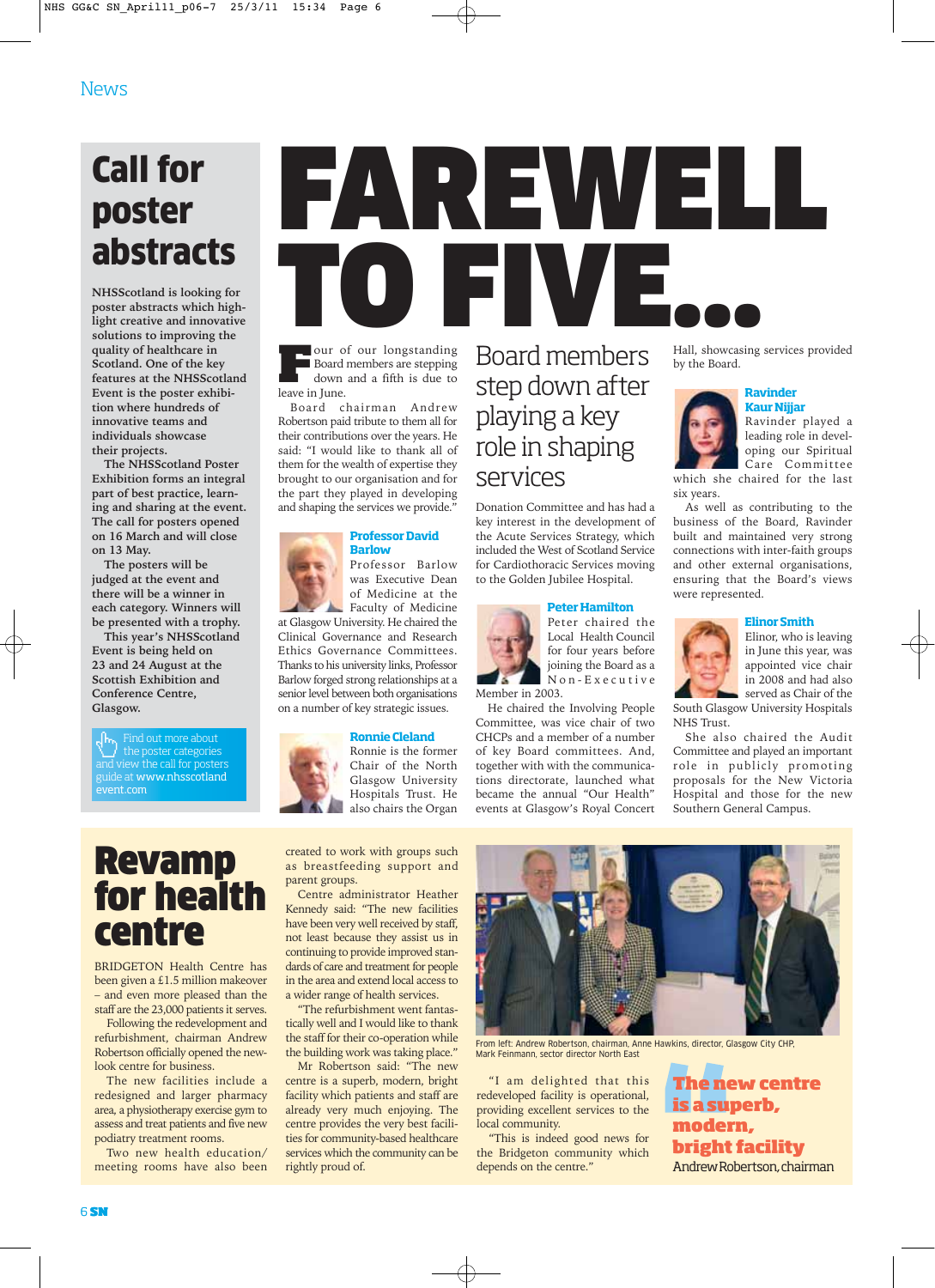## New categories launched for Chairman's Award



## Share your great ideas for a chance at winning

**The prestigious Chairman's**<br>Award for 2011 has been<br>expanded into new categories<br>following a growing number of diverse Award for 2011 has been expanded into new categories following a growing number of diverse and innovative entries from the whole spectrum of NHSGGC activity.

With such a growing importance in sustainability, including recycling, energy conservation and energy creation, a new Environmental category has been introduced. As with all public bodies, NHSGGC has a HEAT target to reduce energy consumption by 3 per cent year on year.

The new category will enable staff who are helping to deliver efficiencies, or who have innovative ideas, to showcase their work or see an idea developed into practice.

Two other categories focusing on Improving Health, and another on Clinical Practice, have been identified for 2011.

Clinical Practice entries can be anything from the development of a new product, which helps and improves the everyday practices in your workplace, to an innovative approach to patient care.

Improving Health entries could include anything from Healthy Working Lives ideas, healthy eating, smoking cessation or improving mental health.

Chairman Andrew Robertson is joined on the judging panel by employee director Donald Sime, head of staff governance Andy Carter, director of communications Ally McLaws and representatives from awards partners Scottish Health Innovation Ltd

## Chairman's Award 2011

(SHIL). Andrew said: "The range of entries from last year's awards was excellent, but it was obvious there were a few recurrent themes running throughout the entries and we wanted to recognise that.

"Many of our staff are real champions at looking at ways to improve their work areas, whether it be through ensuring that we are doing

### Tips for entering

**These are a few tips which you may want to consider before sending your entry in. •Has your idea been tried and tested? •Have you got supporting evidence to show us how it worked?**

**•Does your idea and any**

our bit to help the environment, or doing their bit through Healthy Working Lives and other projects to get our staff fitter and healthier.

"These people often give up their own time to run projects and get involved and we want to recognise them for all their hard work that goes above and beyond the call of duty.

"So I encourage you all to think about entering and share your ideas with us."

In 2010, the winner of the Chairman's Award was Scott Smart who led a team of young men with mental health issues on a 12-week football coaching project.

The high-profile attention after an award presentation ceremony by our Chairman and Cabinet Secretary Nicola Sturgeon set the agenda for Scott and his colleagues to go on and lift a Scottish Health Award for his project 'Tackling Recovery'.

This year it could be you!

If you have a good idea but aren't sure how it might work in practice and

**supporting information comply with the assessable information policy? •Try to include any details of participation or involvement with staff and/or patients •Show any evidence of success that you have tried out your idea and any feedback.**

need some help, let us know and we'll try and point you in the right direction. Our Chairman's Award partner SHIL is available to work with you to further develop your idea/design.

The Chairman's Award is there to help you develop your ideas or projects, so get thinking and get entering.

The deadline for entering the Chairman's Award is 31 August.

For more information, go to the Chairman's Award  $\overline{\phantom{a}}$ ection on StaffNet.

## **Bursary** scheme launched for 2011

THE 2011 Staff Bursary Scheme has been launched and staff are invited to submit their funding applications.

The scheme is funded through endowment monies and aims to give employees who are interested in pursuing an educational qualification the opportunity to apply, on a competitive basis, for funding support.

Over the years, it has enabled a wide range of staff to undertake various educational learning opportunities, bringing many benefits to themselves and the services in which they work. Since the introduction of the Scheme in 2007, almost £800,000 has been awarded to staff.

Gordon Elliott, staff nurse at the Southern General Hospital, is in the process of completing modules for a Degree in Nursing.

He said: "Gaining a degree will benefit my ward and patients when delivering nursing care. "I believe



it is important to strive

to enhance our knowledge and skills.

"If I had not received funding for my degree I probably would not have considered doing it at present – 60 per cent funding gave me the motivation to go ahead."

Staff should note that bursary funding is made available one year at a time. As such, it may not meet all their needs since it doesn't guarantee funding for the duration of study. It is, therefore, advisable to check out other funding possibilities as well.

For further information on the Bursary Scheme contact Katerina Bartakova on 0141 201 4797 or email: Katerina.Bartakova@ ggc.scot.nhs.uk You can read more comments on SN Online: www.nhsggc. org.uk/staffnewsletter